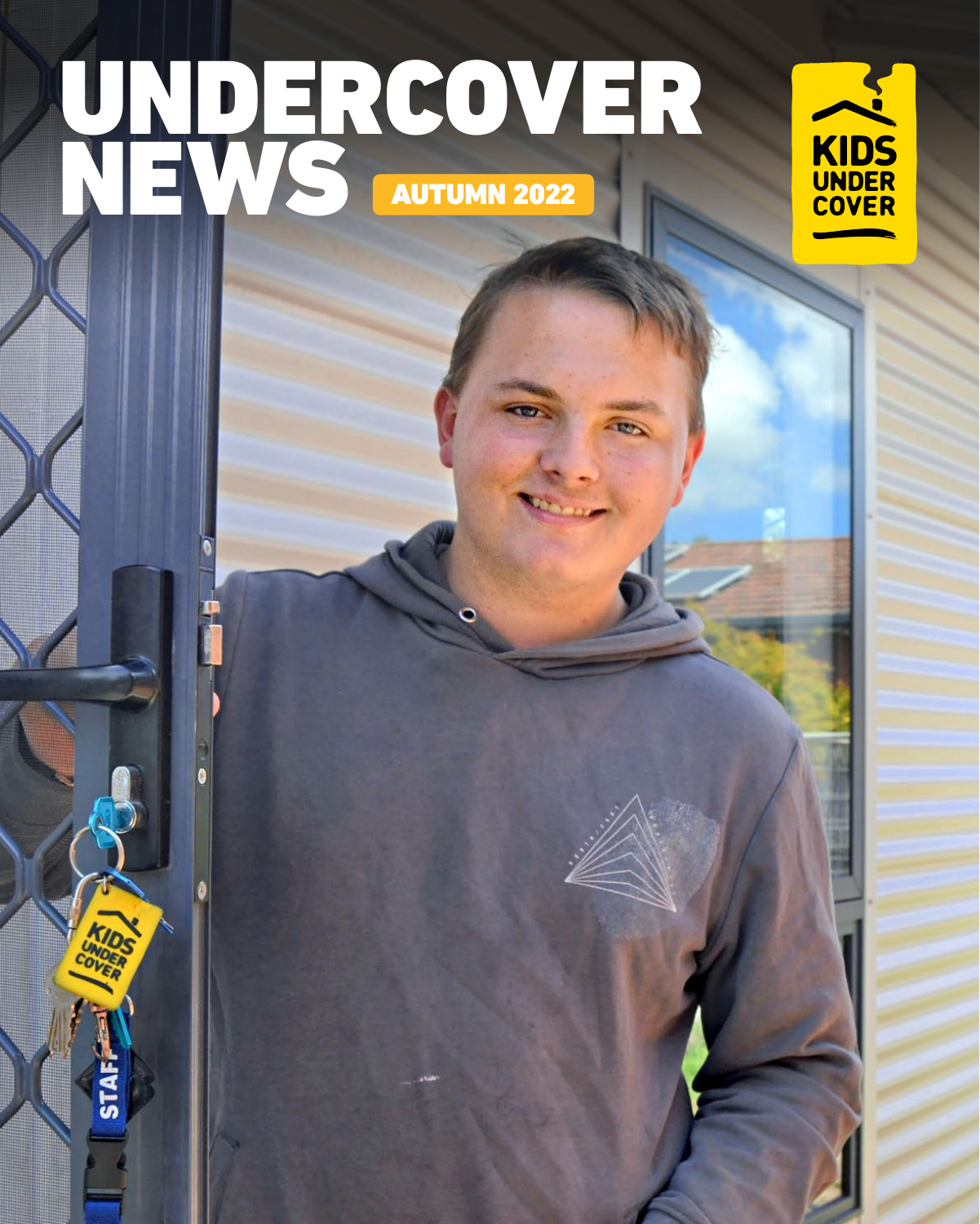# CEO MESSAGE



STEPHEN NASH.

In November 2021, Kids Under Cover welcomed Stephen Nash as its new CEO. Stephen has dedicated most of his professional life to campaigning against disadvantage and advocating for fairness and opportunity within our community. Let's meet him!

When I was very young, I witnessed a number of my friends suffer very traumatic experiences. Some were removed from their families and placed into what I later learnt to be the Out of Home Care system. I saw how their aspirations and opportunities faded and how, for some, life was on a fast track to prison. It affected me deeply. And fuelled a motivation to help young people at risk.

My work in the community sector started in 1989 when I was a student on placement being inspired by the Burdekin Inquiry into Youth Homelessness - at the same time Kids Under Cover was being formed. Over the years and across various roles I've seen first-hand the damage homelessness can cause and

have worked with many passionate people to help find solutions for society's most vulnerable. My work has always sought to find new ways to build hope for people whose needs are not being addressed.

I was attracted to Kids Under Cover because it is successfully focused exactly where more attention and support is needed – prevention and early intervention.

This focus saves lives and helps avoid the damaging impact of homelessness. The goal is simple – to provide opportunities for young people to allow them to flourish and realise their dreams and full potential.

### **CO** Preventing and ending youth homelessness is entirely possible.

During my handover with former Kids Under Cover CEO, Jo Swift, I learned so much about her effective approaches. I hope to add to her legacy by bringing experience in developing and delivering a range of housing and support models to meet specific needs for those missing out and those most vulnerable.

Following the uncertainty associated with COVID lockdowns it is time for Kids Under Cover to clarify our goals and priorities for the next three years. I am very lucky to start here during the current strategic planning process and look forward to sharing our progress with you.

We have a number of exciting prospects on the horizon and have every confidence in our ability to continue giving many more young people the chances and choices they all deserve.

Ephenta

Stephen Nash CEO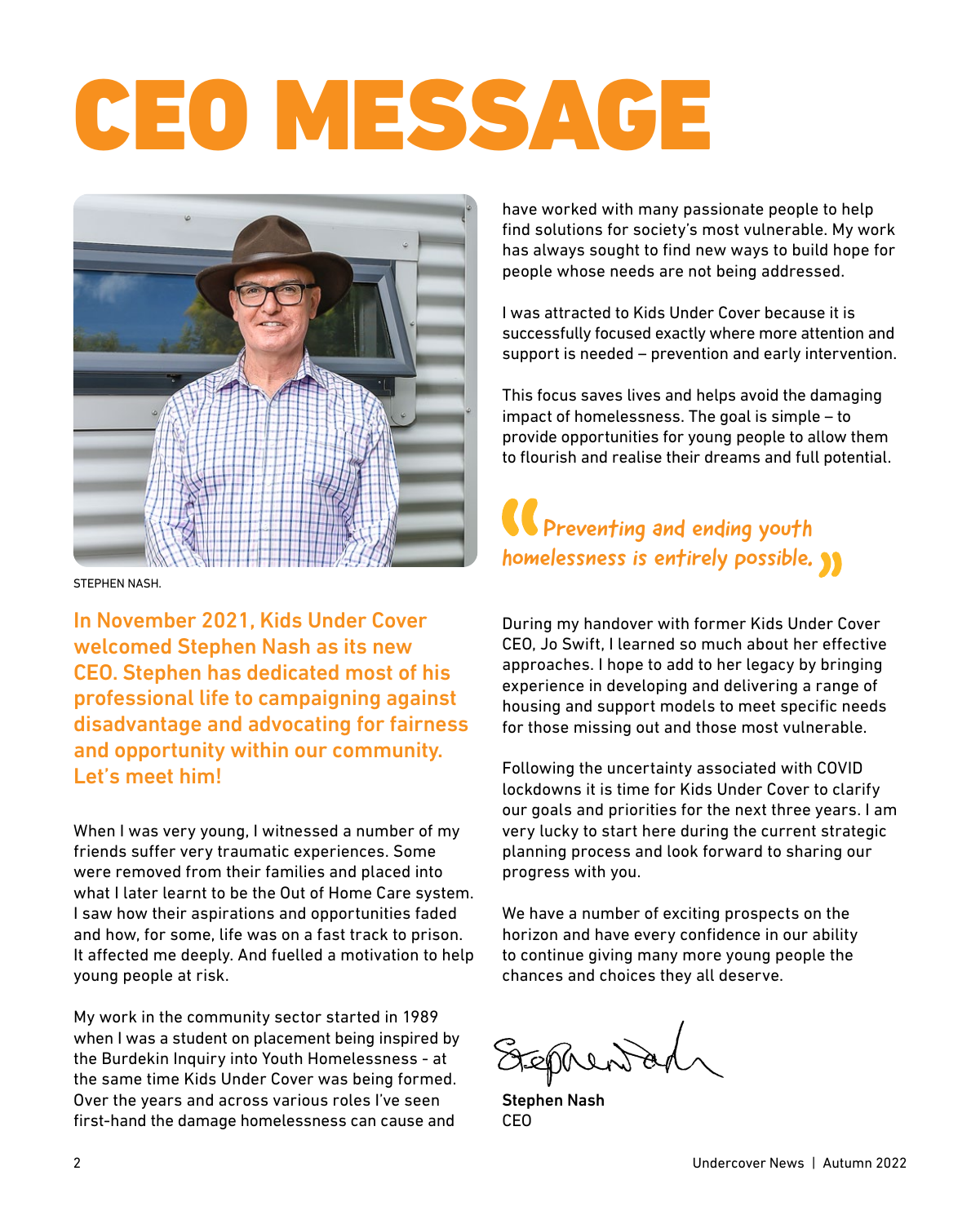## IT SAVED OUR WHOLE FAMILY

When Lincoln showed us a TV news report he produced for a student YouTube channel we thought it might have been a clip from the Channel 9 news. It was a story about the impact of COVID and such was its polish we kept having to ask if it was really him!

At 15, Lincoln is the oldest of five children in his household. The family face multiple challenges including five family members contending with ADHD – all within a small 4-bedroom house in Greater Geelong.

Lincoln's mum, Kelly, was close to breaking point with so much going on under one roof. "There were really high levels of anxiety, anger and aggression in the home. There was a lot of yelling," she says.

**The studio has made everything** much calmer. The kids are more settled. Everyone is more settled.

The arrival of a Kids Under Cover studio in late 2020 in the backyard of their place gave Lincoln and his sister much needed relief from disruptions inside the family home. It also prevented the very real prospect of Lincoln leaving home without being properly prepared.

"I've put my stuff in there and made it look like the room I want," Lincoln explains. "Before the studio, we were all cramped inside so if we got angry or something we weren't able to vent. So now that we've got the unit, we're able to call a friend and talk to them without having mum or the other siblings listening in."

The extra space has also had a clearly positive impact on Lincoln and his siblings' connection with school – particularly over a long period of schooling from home. Lincoln has also started working for a local TV station.



LINCOLN AND HIS MUM KELLY OUTSIDE HIS STUDIO.

"Before the studio was built, life was hard," Kelly recalls. "The older kids couldn't do homework properly because the younger kids were always on top of them. Now Lincoln has this opportunity with the station and we're just so, so proud.

"The studio has made everything much calmer. The kids are more settled. Everyone is more settled. They can go out to their own space to gather their thoughts. They are happier and it has made a big difference to their wellbeing. It's saved this whole family."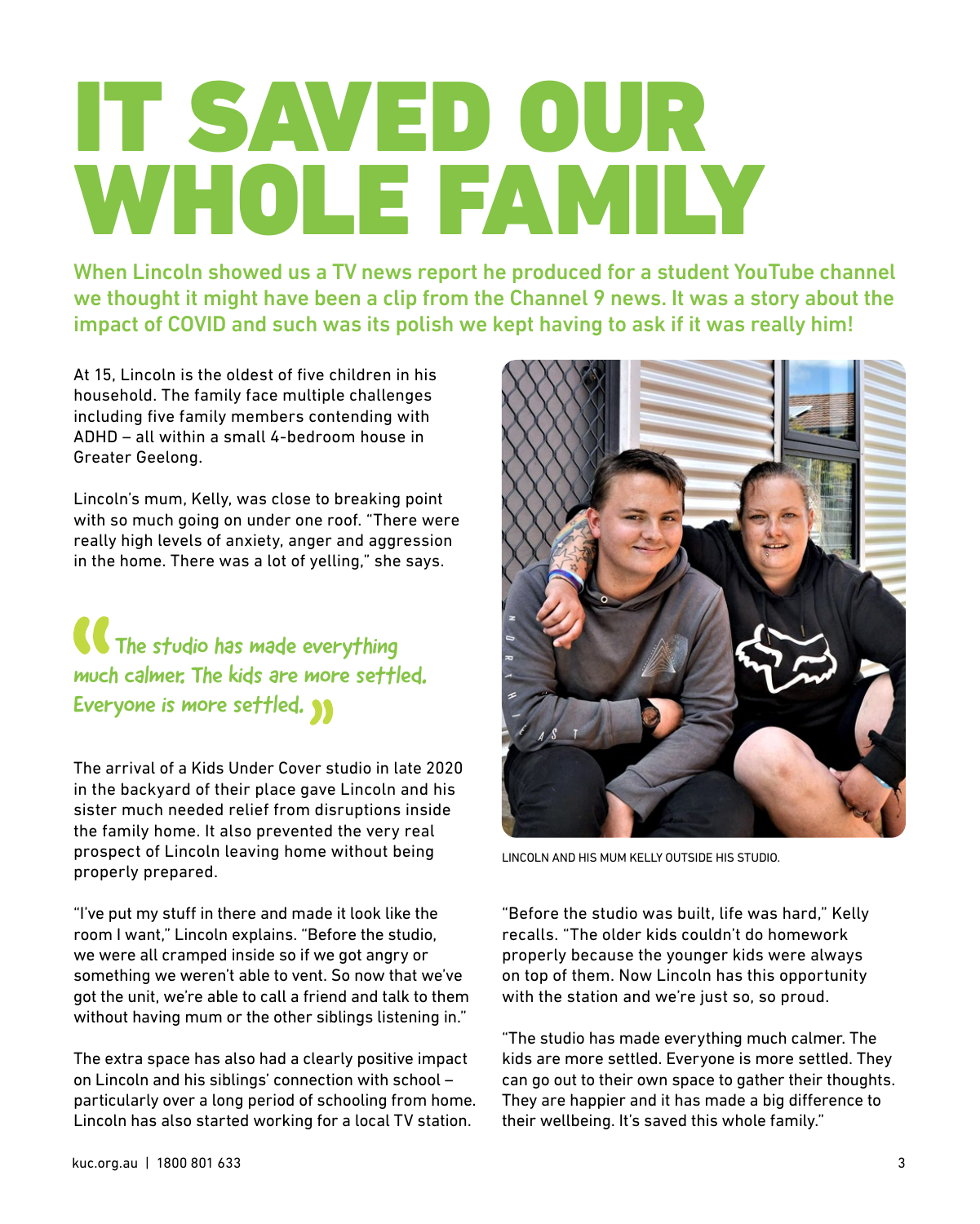### THE BENEFITS YOUR SUPPORT BRINGS

Every year, the impact of Kids Under Cover's work for families is measured by independent researchers, DBM Consultants. These annual program evaluations help to demonstrate exactly how the lives of families and young people have been improved by the addition of a studio at home or by receiving an education scholarship.

Here's what a few of the 156 studio recipients interviewed had to say about the program:

 He is a lot calmer, more confident and at peace with others. He gets along, mingles more and his socialising has improved.

 It has given him independence, improved his mental health and given him more incentive to do well with school. He wants to go to Uni next year.

It's made a huge difference. Family bonds are stronger. His work life, his studies and his outlook on life has been a lot more positive.

 It's enabling him to live his best life and have freedom. Keeping himself away is actually keeping him closer. Before, he wouldn't be here at all.

 Very positive all round, the impact has been great, he's grown from a young boy to a young man in there.

 It's provided more contentment in life. A more peaceful home and a general happiness! It's helped their motivation and direction.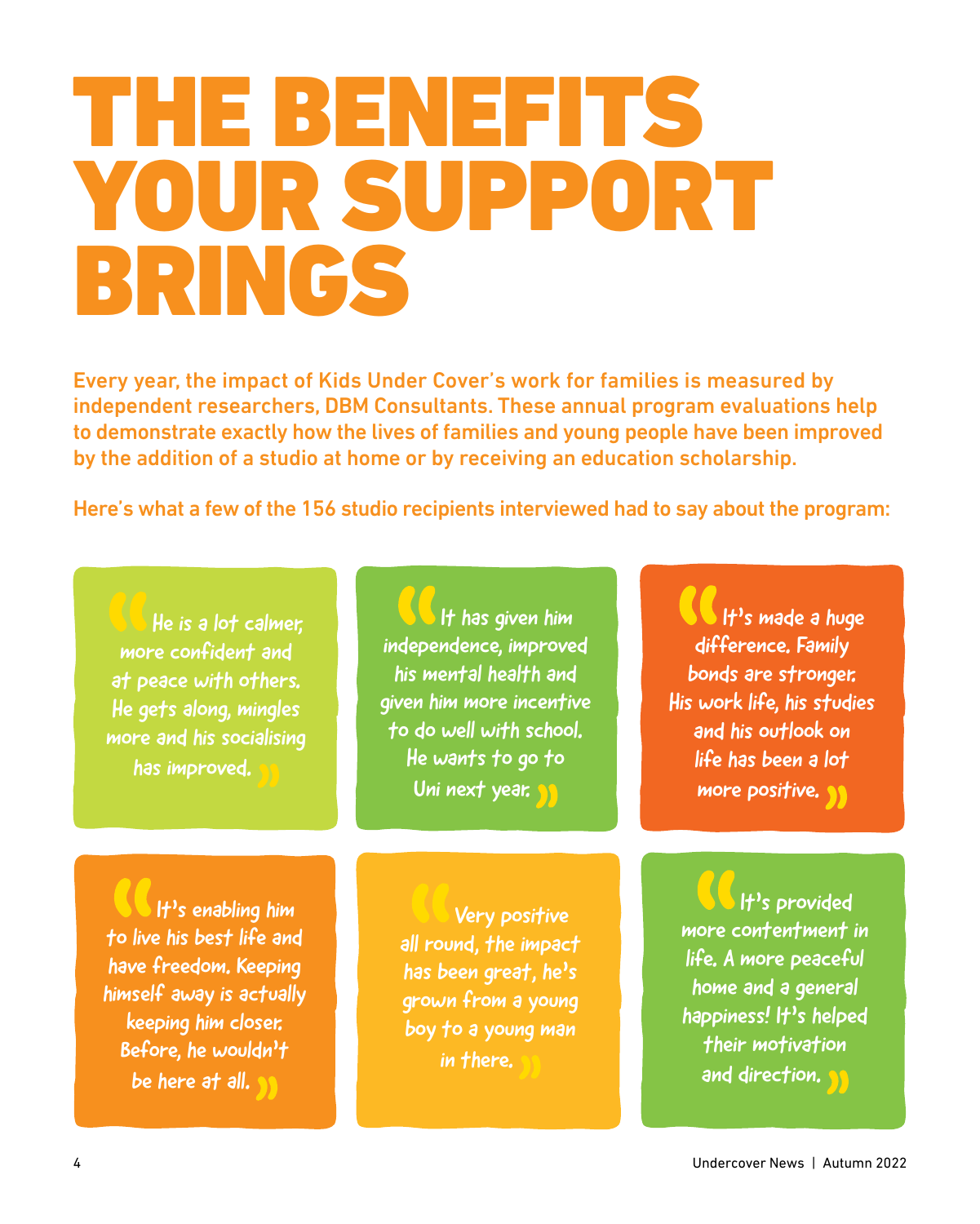The positive stories we hear confirm that the **support you provide** continues to make a life-changing difference for young people and their families. It's clear from the data that the relief a studio offers is significant and the extra space improves things for young people in a number of ways.

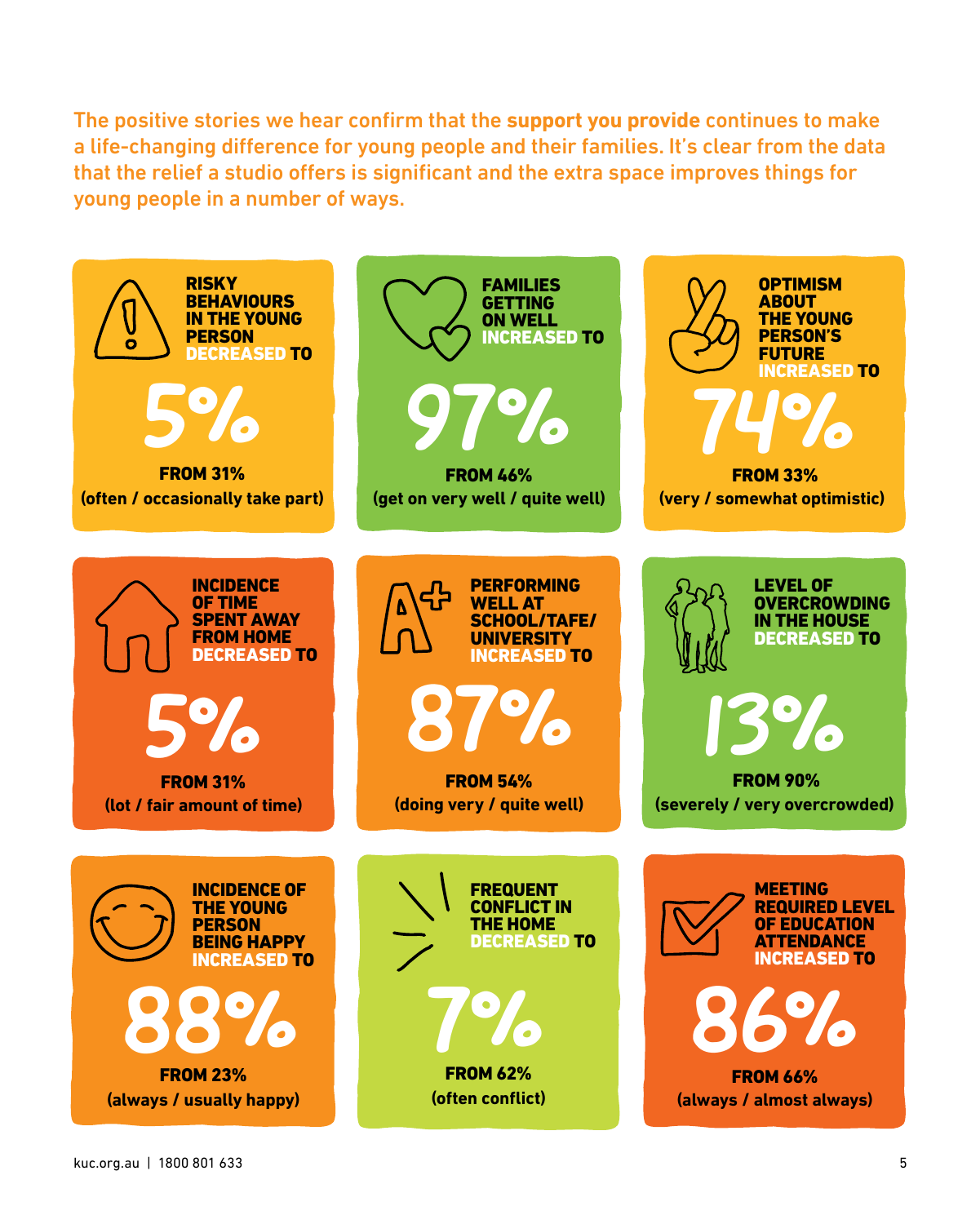### PEOPLE OF KIDS UNDER COVER

Derek Layfield is Managing Director of Ortech Industries and has enjoyed a productive relationship with Kids Under Cover for more than 25 years. Ortech produce the sustainable materials that our studios are made from and Derek understands the importance of providing stable, secure and comfortable homes for the young people who need them.

#### **What drives you to have supported Kids Under Cover for such a long time?**

We're all touched in some way by family issues. At some level, we've all experienced it. And Kids Under Cover is doing all the right things for all the right reasons and delivering really good outcomes. I strongly believe these studios offer a real way of improving family life and helping the kids. They've got their space and they feel valued. This is the thing. The kids aren't going into some sort of institution. They feel like they're valued because they're receiving a good quality building that feels secure. They know it's strong and it feels good. I think that's really important.

#### **What makes your product the world's most sustainable building material?**

Let's start with the raw materials. After a wheat harvest, you're left with the straw stubble in the paddock. This is usually burned releasing carbon into the atmosphere, contributing to global warming. It's a huge issue. Rather than burn the straw, we take it



DEREK LAYFIELD.

out of the paddock, pay the farmer then put the straw through our machine to produce the Durra Panel that goes into the studios. Every square meter of that studio is storing that carbon and locking it away rather than releasing it into the atmosphere. That's a massive plus for the environment.

On top of that, those studios can be repurposed time and time again. They go to a family in need and once they've fulfilled their purpose they can be relocated. And at the end of the useful life of the panel, it can be shredded and returned to earth safely to help grow more food.

#### **What's it like to live in a studio made from Durra Panel?**

Human beings like to connect with nature. It always feels good to walk through a forest. Or into a nice timber lined building. It's surrounded by nature. So to be surrounded by a straw panel…it feels good. I can't describe it. It feels strong, it feels comfortable. It feels like a really comfortable internal environment. That's why architects want to use natural materials.

#### **Why do you think Kids Under Cover has stuck with this sustainable building material for so long?**

It's part of what sets Kids Under Cover apart from a lot of other organisations. It's smart. It's a win win. They've made a choice to minimise the environmental impact with everything they're doing in their buildings. If you can use an otherwise wasted resource… I mean how nice is that? It's cradle to cradle. It comes out of the earth and gets returned to the earth. It's a beautiful thing.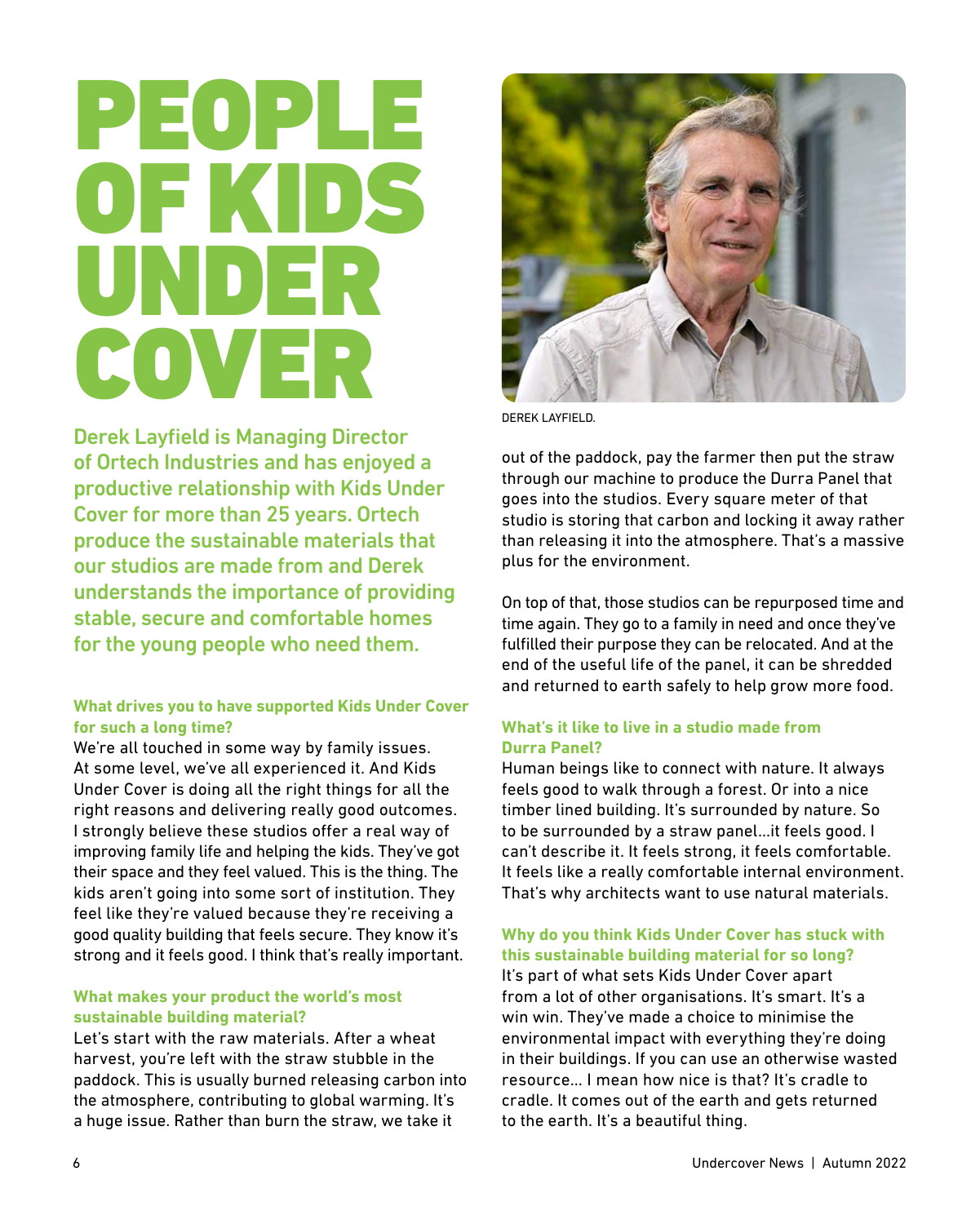### WHERE THE HEART IS

"It felt very weird for me as Holly's mum when she was living in homelessness accommodation. I felt as though I'd failed as a parent because, despite three out of my four children being comfortable at home, I had a child who was not able to live with us. And I couldn't find her a more suitable home."

Jacinta is a mother of four children aged between 8 and 24 years. They all live at home with Jacinta and her husband in a 1950's cream brick bunker - 3 bedrooms, 1 bathroom and a study.

"There's simply not enough room for a family of six in a 3-bedroom house among the chaos and clutter," Jacinta explains. "Especially since five of us are autistic."

Holly is the second eldest child. She battles with anxiety and trouble with sleep. Gradually through high school she'd spend less and less time at home. Firstly at her boyfriend's house supporting him through illness until that relationship ended, then couch surfing and eventually in emergency accommodation.

"It was really distressing when Holly left her boyfriend's home and couldn't re-integrate here," Jacinta says. "She tried sleeping on the couch, but our loungeroom is too public, noisy, busy and bright. She tried sleeping in her old bed, but the same problems occurred – the lack of privacy, the crowding, the distraction was overwhelming and living here was not a viable option for her."

In April last year, Kids Under Cover provided a studio in the backyard of the house. It changed everything.

"When Holly was sharing her small room in the house, she would come home and fight the urge to leave again right away. Now she can walk into her own space without having any stress over who is there, or what might be happening. It's very liberating, and with the security of having her family mere metres away."

Only recently, Holly couldn't imagine what her future might hold. Now she's considering a range of study



JACINTA'S DAUGHTER HOLLY, OUTSIDE THEIR NEW STUDIO.

and employment options while she builds a more stable network with her family, friends and community.

"The inability for a young person to be comfortable at home can become so stressful that it spirals into greater and greater anxiety," Jacinta says. "Imagine

coming home to find that you can't relax or even sit still and be comfortable no matter what you do."

**CC** ...enough space and separation to alleviate the stress and to give her the autonomy she needs.  $\sum$ 

"Being able to have an independent space adjacent to the family home lets them relax and re-set their emotional state. Now we know we're all safe at our home on our street, among our neighbours. It's as safe and secure as having Holly in the home, but with enough space and separation to alleviate the stress and to give her the autonomy she needs. For a young person like Holly, the studio makes a key difference that opens up options for her future. It's a life-saver."